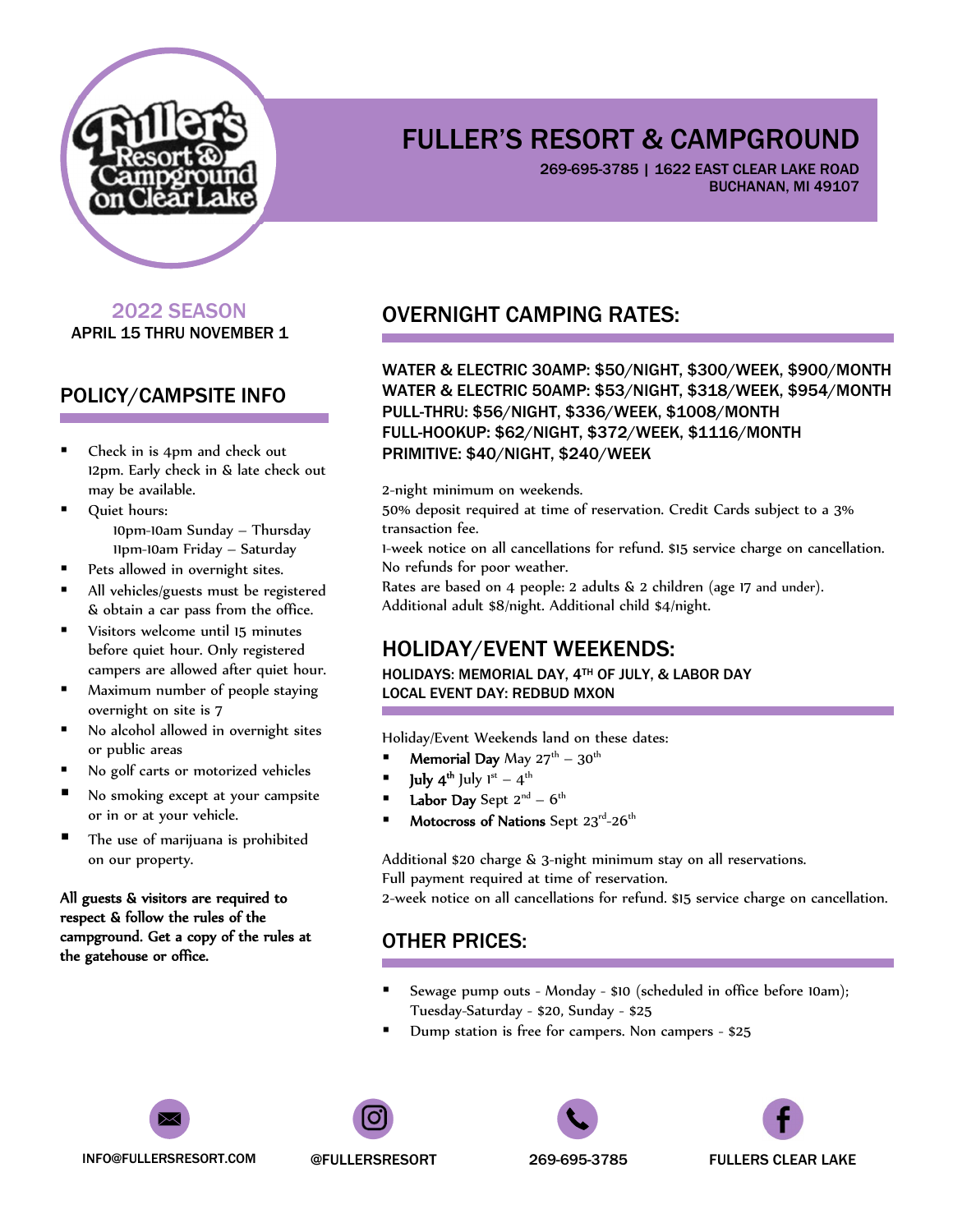

269-695-3785 | 1622 EAST CLEAR LAKE ROAD BUCHANAN, MI 49107

## POLICY/RENTAL INFO

- Check in is 4pm and check out 10am.
- Quiet hours: 10pm-10am Sunday – Thursday 11pm-10am Friday – Saturday
- All rentals units are smoke & pet free
- 50% deposit required at time of reservation. Rates do not include sales tax. Credit Cards subject to a 3% transaction fee. Security Deposit required for all rentals.
- **I** 1-month notice on all cancellations for refund. No refunds for poor weather.
- Rates are based on 4 people: 2 adults & 2 children (age 17 and under).
- All vehicles/guests must be registered & obtain a car pass from the office.
- Visitors welcome until 15 minutes before quiet hour. Only registered campers are allowed after quiet hour.
- No alcohol allowed in overnight sites or public areas.
- **The use of marijuana is prohibited** on our property.

All guests & visitors are required to respect & follow the rules of the campground. Get a copy of the rules at the gatehouse or office.

# COTTAGES, TRAILERS, LOG CABIN:

### COTTAGES 1: 2-6 NIGHTS/\$275 NIGHT, WEEK \$1650

Minimum rental is 1 week between Memorial Day & Labor Day (Friday-Friday) This newly renovated cottage overlooks the lake. Includes a full kitchen (refrigerator, stove, microwave, coffee pot, utensils & cookware), bathroom with shower, Cable TV, air conditioning, grill, fire pit, & picnic table. This includes 2 queen size, and 1 double bed. Linens & bath towels for the week are included, but please bring your own beach towels.

#### COTTAGE 2: 2-6 NIGHTS/\$275 NIGHT, WEEK \$1650

Minimum rental is 1 week between Memorial Day & Labor Day (Friday-Friday) This cottage overlooks the lake and has a full kitchen, bathroom with shower, Cable TV, air conditioning, grill, fire pit, & picnic table. This includes 2 double beds, and 1 bunk bed. Linens & bath towels for the week are included, but please bring your own beach towels.

#### TRAILER ON THE LAKE: 2-6 NIGHTS/\$225 NIGHT, WEEK \$1350

Waterfront with 21 x 31 ft deck, 1 Queen, 1 Double, and a futon. Kitchen (refrigerator, stove, microwave, coffee pot, utensils, and cookware), a bathroom with shower, air conditioning/heat, fire pit, and picnic table. Linens & towels included.

#### LOG CABIN: 2-6 NIGHTS/\$135 NIGHT, WEEK \$810

Rustic Cabin is an authentic old cabin with roughhewn log walls, stone fireplace and wood floors. Large outdoor area with fire ring, picnic tables and grill. This cabin includes 4 bunk beds, 2 twin beds and 1 queen size bed. Full refrigerator and microwave. It does NOT include running water, stove, sink or restroom facilities. Facilities are nearby. Please bring sleeping bags or linens for the bunk beds. Linens for other beds are provided.

#### MINI CABIN 26: 2-6 NIGHTS/\$90 NIGHT, WEEK \$540

This is a simple, 10 x 18 cabin with a porch & small loft. Knotty pine paneling inside with a double size bed. Air conditioning and a mini refrigerator are included. Water outside only. Picnic table & fire ring included in site rent. Linens included on main bed. Restroom facilities are nearby.



INFO@FULLERSRESORT.COM @FULLERSRESORT 269-695-3785 FULLERS CLEAR LAKE





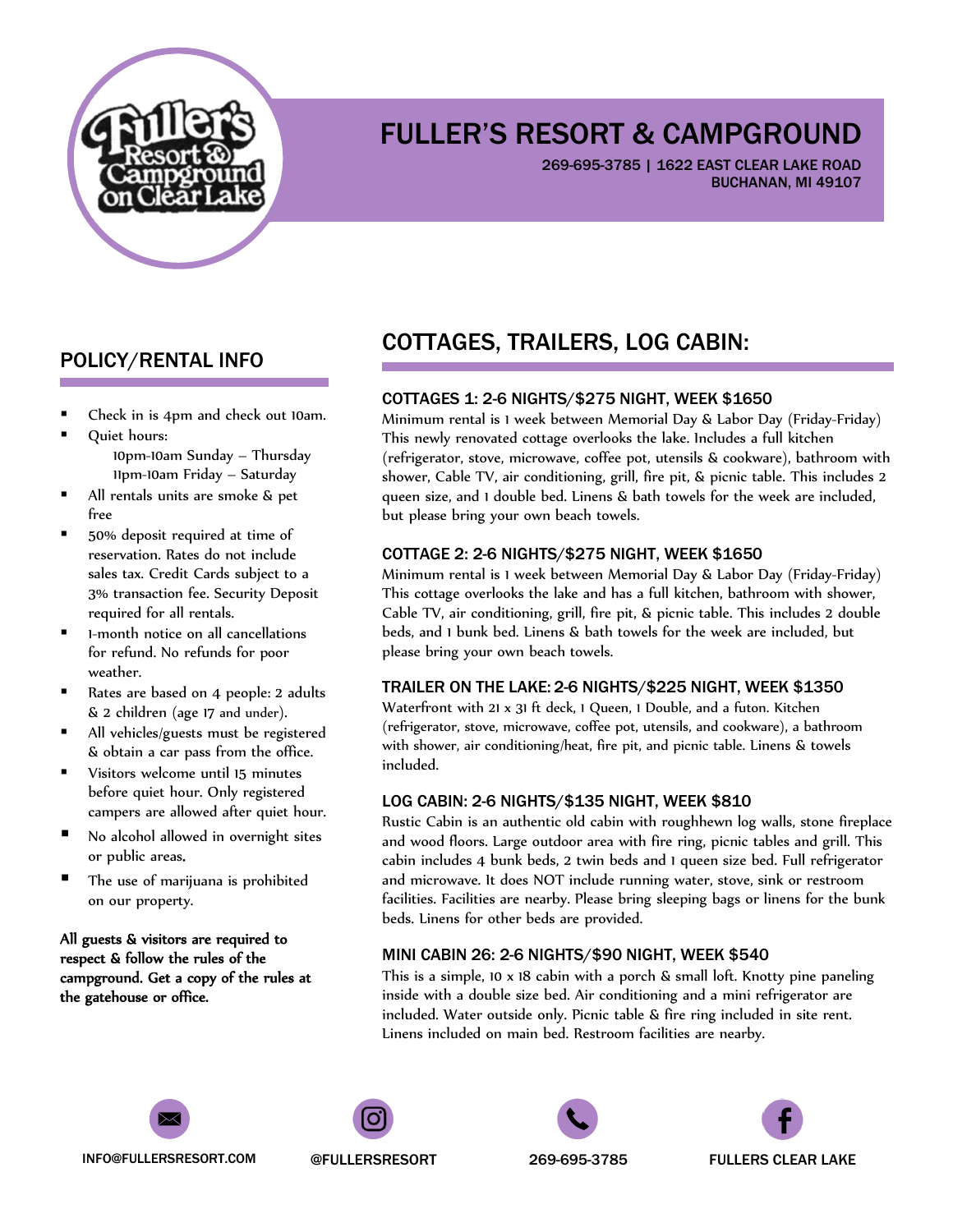

269-695-3785 | 1622 EAST CLEAR LAKE ROAD BUCHANAN, MI 49107

## BEACH MEMBERSHIP:

- Individual Adult Pass (18-64) \$90
- 2 Adults (18-64) \$150
- Additional Child (13-17) \$56
- Additional Child (12 & under) \$38
- Senior Citizen (65 & Over) \$63

Passes are limited because of parking. Check availability see the office.

## BOAT RENTAL POLICY:

- Boat rentals come with life jackets
- **License deposit required**
- Renters must be 14 years of age or accompanied by an adult
- We don't rent life jackets to swim
- Rentals to be returned by sunset

## FIREWOOD (DO NOT BRING FIREWOOD INTO CAMPGROUND)

We sell wood on property. There are lots of rules/laws regarding the transportation of firewood in Michigan. To make this simpler/safer we do not allow people to bring in firewood. We do not want treekilling insects to ruin our beautiful trees.

## DAILY BEACH GUEST FEES: INCLUDED FOR CAMPERS

ADULTS (13 & OLDER) = \$5 CHILDREN (12 & UNDER) = \$2.50 SENIORS (65 & OVER) = \$3.50

# BEACH RENTALS:

#### SWIM TUBES -

\$1/hour, \$5/8hours; \$1 deposit per tube ROW BOATS -

\$9/hour, \$27/4 hours, \$45/8hours

SINGLE KAYAKS & CANOES - \$8/hour

#### DOUBLE KAYAKS \$15/hour

PADDLE BOARDS - \$20/hour

BOAT LAUNCH

\$5 (10 HP Max)

#### RESERVE PICNIC TABLE -

\$10 each (nonrefundable, not available on holiday weekends)